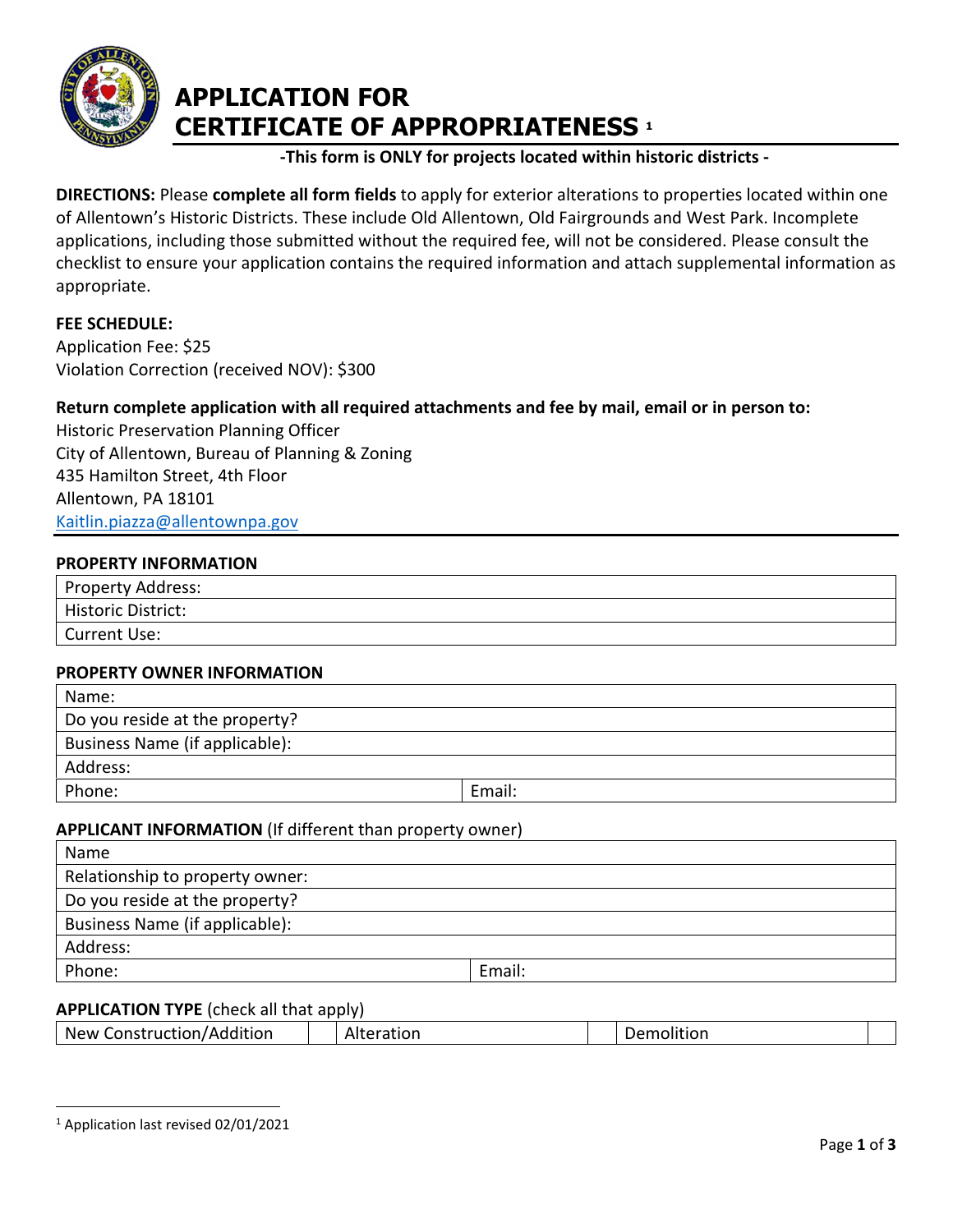## **TYPE OF ALTERATION PROPOSED** (check all that apply)

| <b>Exterior Wall Material</b> |  | Trim/Decorative Features |  | Light fixtures        |  |
|-------------------------------|--|--------------------------|--|-----------------------|--|
| Roofing                       |  | <b>Shutters</b>          |  | Windows               |  |
| Porch/Stoop/Deck Railings     |  | Signage                  |  | <b>Exterior Doors</b> |  |
| <b>Exterior Stairways</b>     |  | Satellite Dish           |  | Fence                 |  |
| Other:                        |  |                          |  |                       |  |

#### **PROJECT DESCRIPTION**

| Is the proposed work on a side visible from the street? |  |  |  |
|---------------------------------------------------------|--|--|--|
| <b>Existing Materials:</b>                              |  |  |  |
| <b>Proposed Materials:</b>                              |  |  |  |
| Dimensions (if applicable, i.e.: windows/doors):        |  |  |  |
| Description of work:                                    |  |  |  |
|                                                         |  |  |  |
|                                                         |  |  |  |
|                                                         |  |  |  |
|                                                         |  |  |  |
|                                                         |  |  |  |

## **APPLICATION CHECKLIST**

|    | 1. Current color photograph of overall building from street (ground to top of roof) |  |  |  |  |
|----|-------------------------------------------------------------------------------------|--|--|--|--|
|    | 2. Current color photograph(s) of all sides impacted by proposed work               |  |  |  |  |
|    | 3. Detailed Photograph(s) of area proposed to be altered                            |  |  |  |  |
| 4. | Photographs of adjacent properties (left and right) if attached                     |  |  |  |  |
| 5. | Property Map (consult GIS City Historic District Map (arcgis.com))                  |  |  |  |  |
|    | 6. Construction Drawing (scaled)                                                    |  |  |  |  |
|    | 7. Material Samples (roofing, siding)                                               |  |  |  |  |
| 8. | Specifications of new materials or features                                         |  |  |  |  |
|    | 9. For New Additions Only- Site Plan with proposed setbacks and addition dimensions |  |  |  |  |
|    | 10. For demolition or replacement-Detailed photographs annotating damage            |  |  |  |  |
|    | I have consulted a design or construction professional (circle one)<br>Yes          |  |  |  |  |

I certify to the best of my knowledge that all information provided in this application and attachments is correct.

\_\_\_\_\_\_\_\_\_\_\_\_\_\_\_\_\_\_\_\_\_\_\_\_\_\_\_\_\_\_\_\_\_ \_\_\_\_\_\_\_\_\_\_\_\_\_\_\_\_\_\_\_\_\_\_\_\_\_\_\_\_\_\_\_

Property Owner Signature Applicant Signature Applicant Signature

For assistance completing this application or any questions regarding what work requires HARB review please contact the City of Allentown Bureau of Planning and Zoning: Phone: 610-437-7613. X 2869 Email: [kaitlin.piazza@allentownpa.gov](mailto:kaitlin.piazza@allentownpa.gov)

Please be advised This application is for project review for compliance with the Historic District Ordinance only. The owner and applicant may also need other permits to complete the project. Other permits can be obtained on the 4th Floor, City Hall, 435 Hamilton St. 8 AM to 4:30 PM Monday through Friday**.**